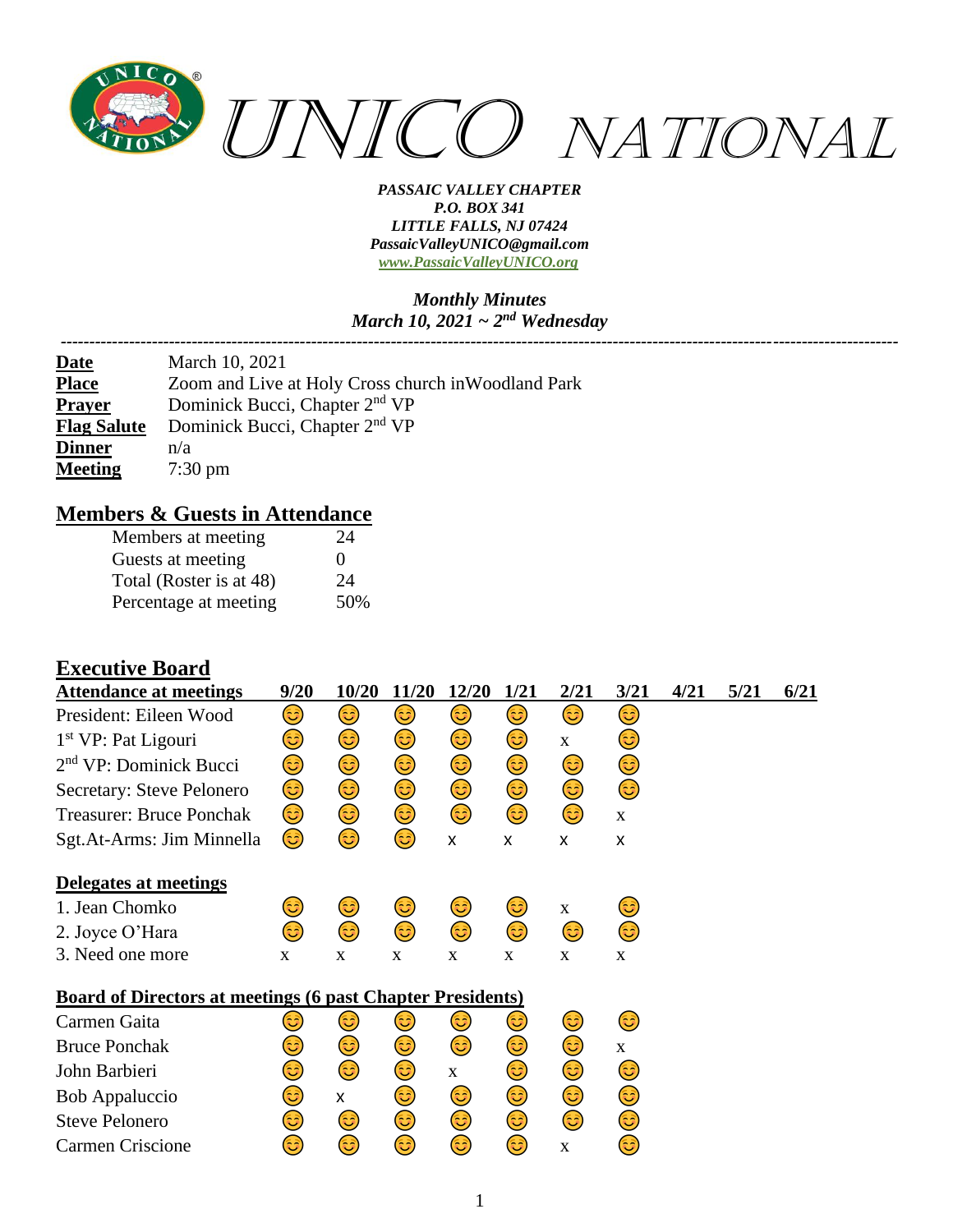

### *Monthly Minutes March 10, 2021 ~ 2nd Wednesday*

| <b>Past Chapter Presidents in attendance at meetings</b> |            |       |      |             |             |      |             |      |      |      |
|----------------------------------------------------------|------------|-------|------|-------------|-------------|------|-------------|------|------|------|
|                                                          | 9/20       | 10/20 | 1/20 | 12/20       | <b>1/21</b> | 2/21 | 3/21        | 4/21 | 5/21 | 6/21 |
| Joe Agresti PNP                                          | X          | x     | 3)   | $\mathbf X$ | X           | X    | $\mathbf X$ |      |      |      |
| Bob Appaluccio                                           | 3          | X     | 3)   | 3           | 3)          | 3)   | (3          |      |      |      |
| John Barbieri                                            | 3          | 3)    | 3)   | X           | 3)          | 3)   | 3)          |      |      |      |
| Sal Benvenuti                                            | 3          | ٢     | 3)   | 3)          | 3)          | 3)   | 6           |      |      |      |
| <b>Carmen Criscione</b>                                  | 3          | 3)    | 3)   | 3)          | 3           | X    | 3           |      |      |      |
| John Morano                                              | 3          | ٢     | 3)   | ٢           | 3)          | 3)   | 3)          |      |      |      |
| Steve Pelonero                                           | <u>(ಚಿ</u> | ٢     | 3)   | ٢           | 3)          | 3)   | (3          |      |      |      |
| <b>Bruce Ponchak</b>                                     | 3)         | ٢     | 3)   | 3           | 3)          | 6    | $\mathbf X$ |      |      |      |
| <b>Chuck Russo</b>                                       | 3          | ٢     | 3    | X           | 3           | 3    | 6           |      |      |      |
| Angelo Verrone                                           | X          | 3     | 6    | 3)          | X           | 3    | 3           |      |      |      |

# **Opening Remarks**

- **President Eileen Wood:**
	- Eileen welcomed and thanked everyone for attending our first live & zoom meeting.
- **1 st VP Pat Ligouri:**
	- No report.
- **2 nd VP Dominick Bucci:**
	- No report.

## **Secretary Minutes**

### Secretary: Steve Pelonero

- Steve reported that the minutes were emailed to all chapter members as well as being on our chapter website.
- Motion to accept by:
	- 1<sup>st</sup> Joyce O'Hara
	- $2<sub>nd</sub>$ Sal Benvenuti

All were in favor.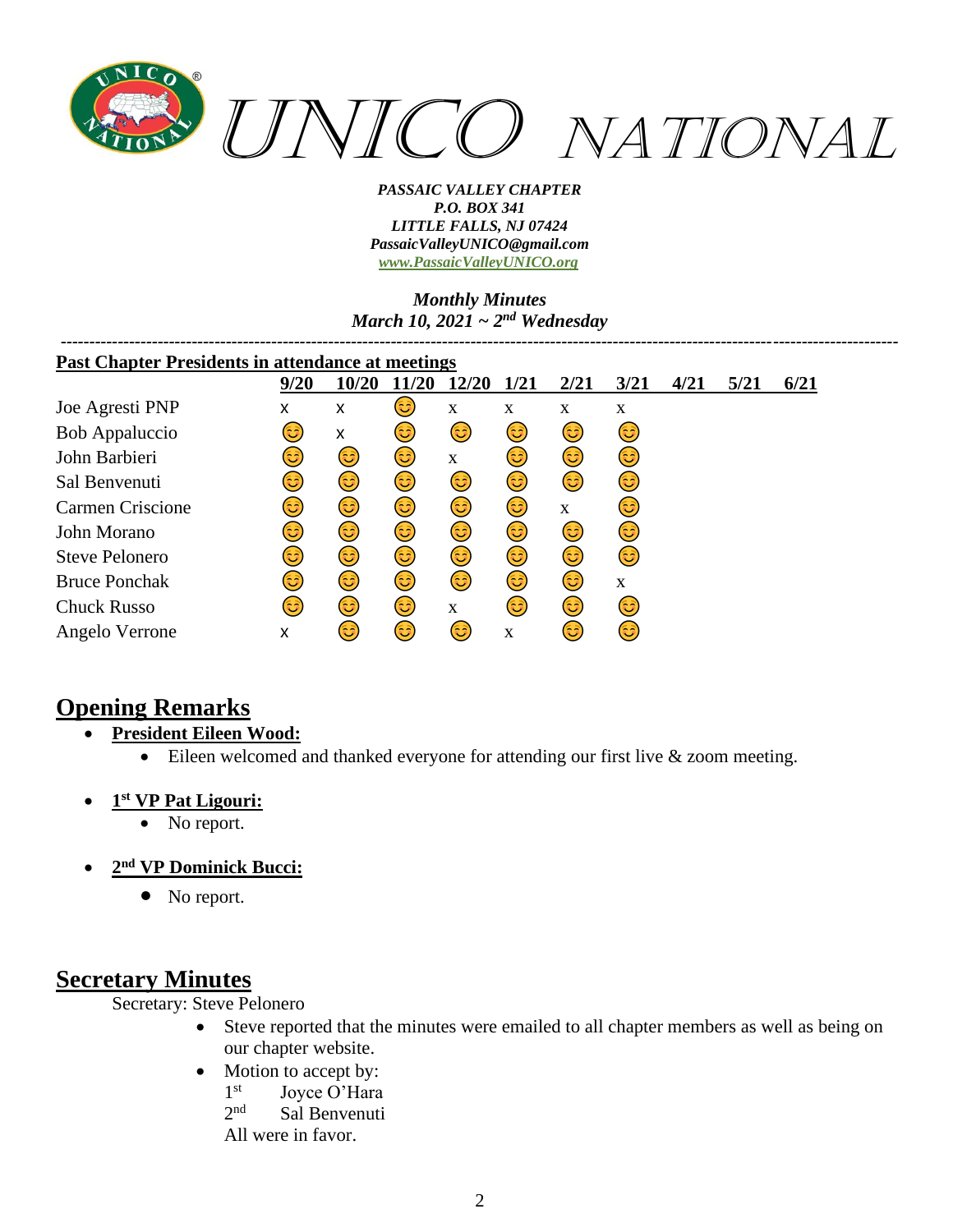

*Monthly Minutes March 10, 2021 ~ 2nd Wednesday*

*---------------------------------------------------------------------------------------------------------------------------------------------------*

### **Treasurer Report**

Treasurer: Bruce Ponchak

Bruce emailed the minutes to all chapter members but was not in attendance to report

- Motion to accept by:
	- 1<sup>st</sup> Carmen Gaita
	- $2nd$ Joe Benvenuti
	- All were in favor.

## **Chapter Budget**

• No report.

### **Bills and Communications**

- John Morano reported that we received three items in the mail:
	- o A thank you from Sal Benvenuti for the fruit basket he received for his surgery.
	- o A thank you from St. James Church for the \$225 in food gift cards.
	- o A bill for \$162.00 for our Annual Post Office Box Fee

## **Fundraising Committees**

- **Holiday Cheer: Bob Appaluccio**
	- No report.

#### • **Food Pantry: Roni Corrado**

- o Roni Corrado reported that we recently gave to Holy Angels Food pantry \$325.00 in gift cards. They were happy to receive them.
- o Roni reported that in April we will, hopefully with our more chapter member donations, go to St. Agnes Church Food Pantry.
- o Roni thanked everyone for their generosity.
- **Overseas Soldier Program: Roni Corrado**
	- Henry Youngster reported no one that he was aware is over seas.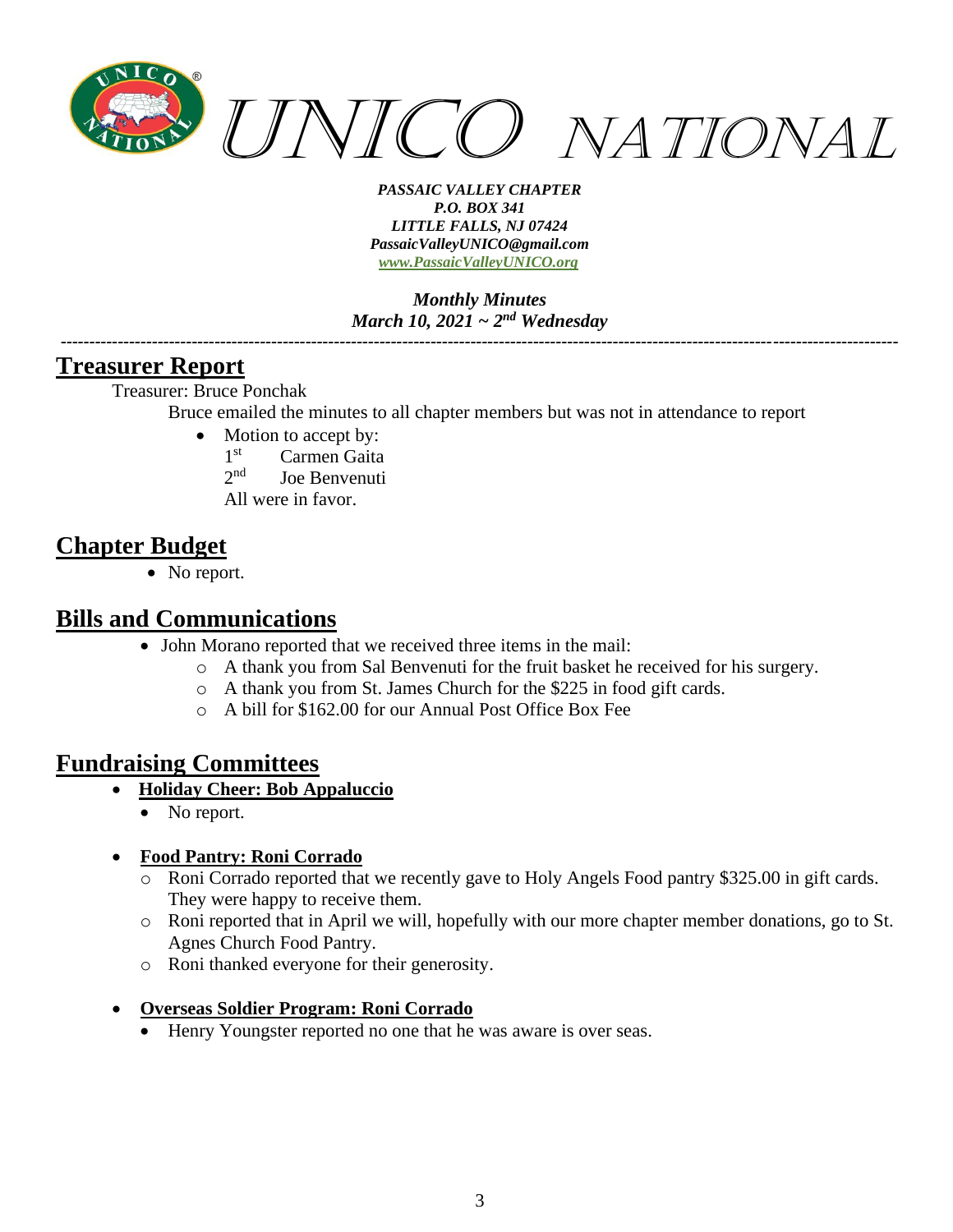

*Monthly Minutes March 10, 2021 ~ 2nd Wednesday*

*---------------------------------------------------------------------------------------------------------------------------------------------------*

#### • **Golf Outing: Joe Barone**

- Joe Barone that the golf outing is set for June 14 at the Meadows in Lincoln Park. Multiple courses were looked at and theirs was the best price.
- Joe reported that as usual getting the sponsors is the key factor ini making any outing a success. Members please help.
- Joe asked John Barbieri if he could make the signs and fliers again.
- Joe asked Steve Pelonero if he could send him a membership roster because it was too confusing for him to get it from our chapter member section. Steve said that he would.
- Steve Pelonero reported that he had purchased new lightweight sign holders, with clips to go on all of the existing hole signs that display our sponsors at the golf course.

### • **Community Service Day: Pat Liguori**

No report.

## **Non-Fundraising Committees**

### • **Scholarship: Carmen Gaita**

- Carmen reported that three UNICO chapter members have applied for our \$1,000 scholarship.
- Carmen reported again that this committee is running a raffle @ \$10.00 a ticket to be drawn on May  $21^{st}$ . It is a 50/50.
- Carmen asked everyone to contact himself or Joe Benvenuti for tickets.
- The dinner possibly will be at the Barnyard in Totowa pending the pandemic conditions and guidelines that are in place near the time that the dinner would be held.

#### • **Italian Heritage: Angelo Verrone**

- Angelo mentioned that with all of our events that are soon to be taking place that his idea would not work. Maybe another time.
- Steve Pelonero reported that the Little Falls Counsel approached him personally and said they through of us seeing that October is Italian Heritage month. They are willing to have us pick a day in October for a Flag Raising ceremony. Steve said to the chapter that he would chair it and that he would send an email out to every member with the hopes that some will volunteer to be on the committee: help set up and break down, work a coffee table. Steve said that he might have a contact to get pastries donated, unless someone else can step up as well to be a part of this …. Steve also remarked that it would be VERY NICE if A LOT of our members attended this event so that it was just not a few people there. We need to make our organization seen and we need to show that we are proud to be Italians. Look for an upcoming email.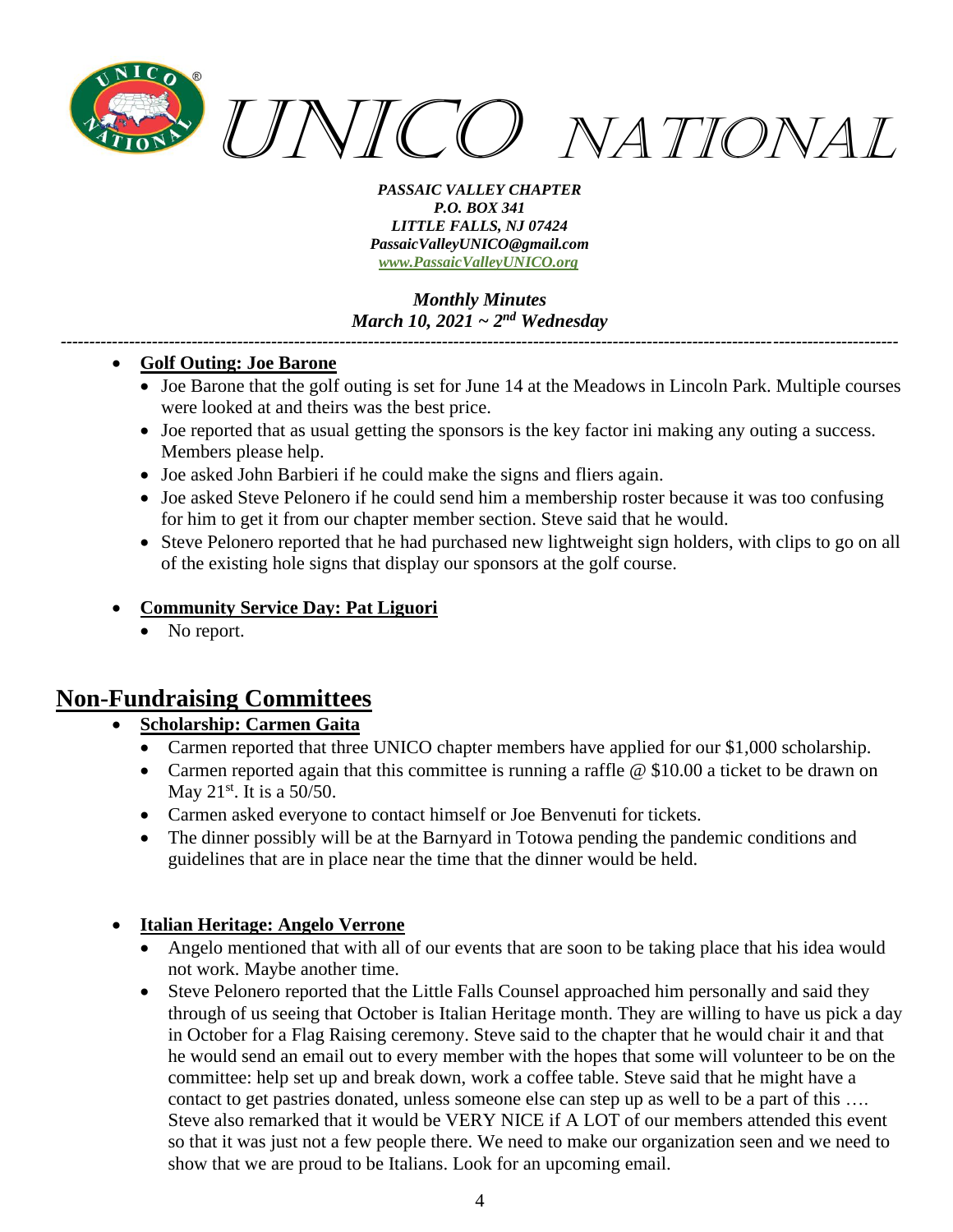

*Monthly Minutes March 10, 2021 ~ 2nd Wednesday*

*---------------------------------------------------------------------------------------------------------------------------------------------------*

#### • **Italian Studies: Joe Agresti PNP**

• No report

#### • **Good and Welfare: Sal Nocella**

- Sal Nocella reported that a condolence / sympathy card was sent to Pat Corrado for the passing of his brother.
- A fruit basket was sent to Sal Benvenuti for his surgery.
- Mark BiFalco's wife, Caroline, had passed and a basket was sent to his family in her memory.

#### • **Membership: John Barbieri**

• John reported that of our 48 members. John wished a happy birthday to all of our March birthday members.

#### • **Newsletter & Website: Steve Pelonero**

- Steve reported that all was up to date on both the website and newsletter.
- All minutes and newsletters are on the website as well.
- Our website is at 86,300 as of March 10, which is up 44 visits from the February meeting (86,256).

## **District and National Events**

- **District News**
	- o Steve Pelonero reported that our NJ District also had a meeting this same night and that Joe Agresti and himself logged in and represented our chapter.

#### • **National News**

- o Sal Benvenuti reported taxes are to be filed by end of June. Our chapter is on the end of the UNICO year status. Sal noted that he does our chapter taxes.
- o Sal talked about the 2021 National Convention where Steve will be sworn in. The final contract is not yet signed so it is not yet to be sent out by National to all of the members. Tentatively it will be held on Monday, Tuesday and Wednesday, July 26, 27 and 28. Meetings will be held every morning on those dates. The Ice breaker will follow the Monday meeting at evening. Tuesday is an open night. The Gala Event will be Wednesday evening following Steve's swearing in as National President at the Wednesday morning meeting. The convention site is the Sheraton Parsippany (formerly known as the Tara). Fliers from National will be sent out as soon as the contract is signed.